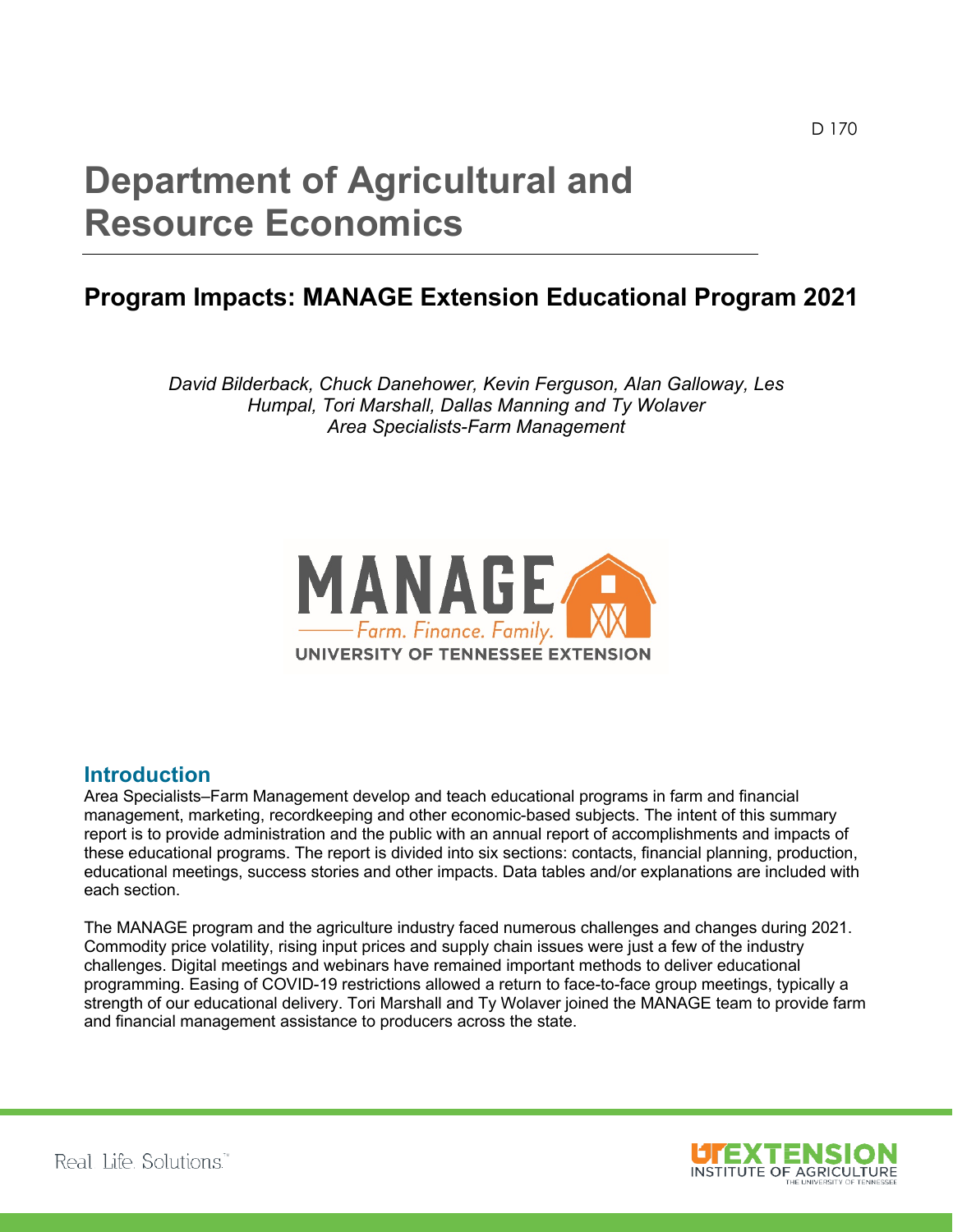## **Contacts**

| <b>Table 1. Direct Contacts</b> |                       |                         |                          |        |  |
|---------------------------------|-----------------------|-------------------------|--------------------------|--------|--|
| Personal<br>Correspondence      | <b>On-Site Visits</b> | <b>Digital Contacts</b> | Group<br><b>Meetings</b> | Total  |  |
| 28,101                          | 1.723                 | 5.105                   | 5.362                    | 40.291 |  |

From Table 1, specialists made over 40,000 educational programming contacts during 2021. Digital contacts via educational webinars and traditional group meetings are key for specialists in providing information and assistance to producers. On-site visits (1,723 contacts) provide direct, face-to-face assistance to Tennessee farmers, land owners and agribusinesses, and they remain a primary focus of the MANAGE program since its inception in 1986.

## **Financial Planning**

#### **Table 2. Financial Planning**

| <b>Farm Financial</b> | Average                 | <b>Average Gross Farm</b> | <b>Average Net Worth</b> |
|-----------------------|-------------------------|---------------------------|--------------------------|
| <b>Analyses</b>       | <b>Debt/Asset Ratio</b> | Income                    |                          |
| 63                    | 0.26                    | \$360,354                 | \$3,553,942              |

One of the mainstays of the MANAGE educational program is its emphasis on farm-level financial planning. The financial planning comes in various forms, depending on the needs of the farm families. In 2021, 68 farm families participated in intensive one-on-one financial planning sessions, resulting in 63complete financial plans (Table 2). These plans include base, or current farm enterprises, compared to potential enterprises which can assist farmers in selecting more profitable farming methods and making better financial decisions. The average debt/asset ratio in Table 2 shows that, on average, farm families owe 26 cents for every dollar of the value of their farm assets. The average net worth of \$3.55 million indicates that these farm families have a vested interest in protecting and growing their farm businesses.

### **Production**

Production data are important in defining the farm situation in Tennessee and in describing the scope of the MANAGE program. Specialists provide intensive planning assistance with farm families across a range of agricultural production enterprises that includes beef, dairy, row crop, poultry, small ruminant, horticulture, fruits and vegetables, and value-added operations. The number of row crop acres for the farms represented ranged from zero to 2,560 acres with an average of 467 acres. For comparison, the 2017 USDA Census of Agriculture indicated the average farm size in Tennessee was 155 total acres (row crop, pasture and forest land). Specialists provide educational assistance to small-scale, beginning farmers as well as larger, more experienced operations.

#### **Educational Meetings**

Specialists teach or facilitate in group educational meetings across the state. In 2021, they taught or facilitated in 132 educational meetings. Specialists made educational presentations at 122 in-person or digital sessions with an audience of 5,952. Through these educational meetings, specialists teach such topics as budgeting, financial planning, taxes, computerized recordkeeping and other economic and production topics to agricultural producers and other educators. During 2021, the focus of these educational meetings included recordkeeping and tax planning, crop/livestock budgeting and marketing, and farm transition planning.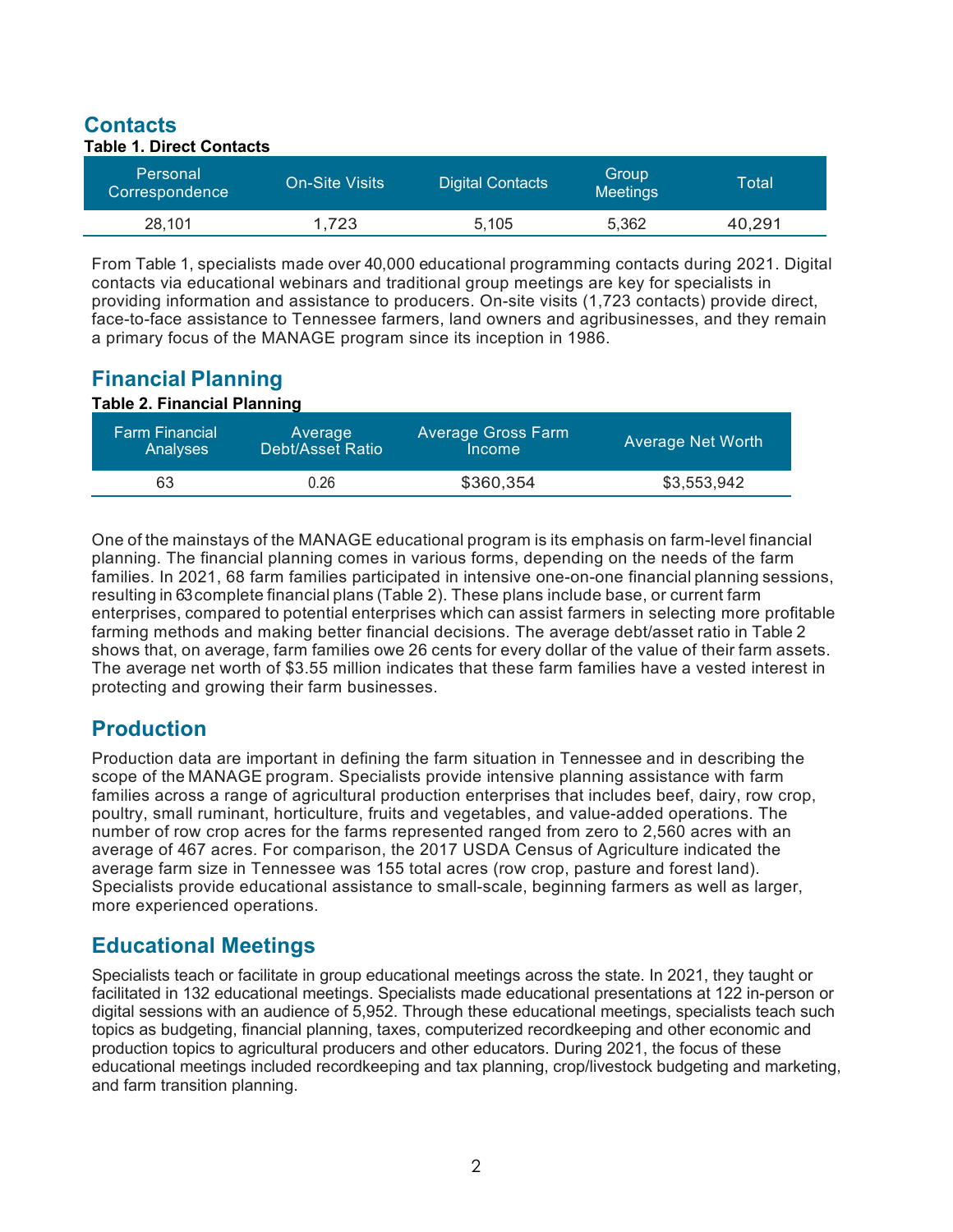#### **Success Stories**

*Tennessee Master Farm Manager Program:*A highlight of the 2021 educational efforts was the continued statewide focus on the Tennessee Master Farm Manager Program. This intensive farm management program focuses on solid business principles and efficiently utilizing resources on the farms. Two statewide webinar educational series were offered during the year, and face-to-face meetings began following COVID-19 restrictions. Specialists and faculty from the Department of Agricultural and Resource Economics taught the individual sessions. The subject matter topics included financial statements, types of business structure, farm taxes and recordkeeping, equipment purchase decisions, cost of borrowing, farm and management transition, lease agreements, and trade issues.

Four hundred eighty-two (482) farmers, land, forest and agribusiness owners completed the eightsession educational series and received their certification for Tennessee Master Farm Manager. Through an end-of-program survey, participants indicated they were very satisfied with the educational series. Ninety-nine percent indicated they would recommend Master Farm Manager to others. When asked to estimate the economic impact the information could have on their operation, the participants reported a total impact of \$7,979,000 or \$14,023 per participant. Tennessee producers who complete the Master Farm Manager Program and meet additional requirements are eligible for 50 percent cost share projects available from the Tennessee Department of Agriculture's Tennessee Agricultural Enhancement Program. The Master Farm Manager Program will continue to be offered via a webinar format as well as in-person sessions in the future.

#### *Comments from Master Farm Manager Participants:*

- "Thank you so much for sharing your time and knowledge! I gained different perspectives on topics I was familiar with as well as learning about things I hadn't even started to think about yet. And [it was] presented in a way that I understand and can relate to, like a conversation with neighbors."
- "I really learned a lot that I am already putting into practice. The materials gave me metrics and terminology to analyze some trends that I've intuitively felt needed a closer look. It will help me re-structure some aspects of the farm to improve."
- "This class exceeded my expectations. Great material and presented very well. This was truly a job well done."
- "Excellent class! Well worth the time and effort to attend! Very grateful to the team who organizes and conducts this program."

*Farmland Legacy Educational Series:* Following an increase in interest and questions related to farm transition and succession planning, specialists and Department of Agricultural and Resource Economics faculty updated the Tennessee Farmland Legacy resource materials. The updated materials included a new workbook, educational presentations and website, farmlandlegacy.tennessee.edu.

To showcase the updated material, a five-session statewide webinar series was held in November 2021. The sessions were taught by specialists and guest speakers. One hundred twenty-five (125) farm families participated in the educational series. Sessions focused on family communication, estate planning tools, transition planning and working with professionals. Through an end-of-program survey, participants indicated that they were satisfied with the educational series. One hundred percent indicated they would recommend the series to others. When asked to estimate the economic impact the program could have on their operation, the participants reported an impact of \$25,714 per participant. Farmland legacy webinars and face-to-face sessions are planned for fall 2022.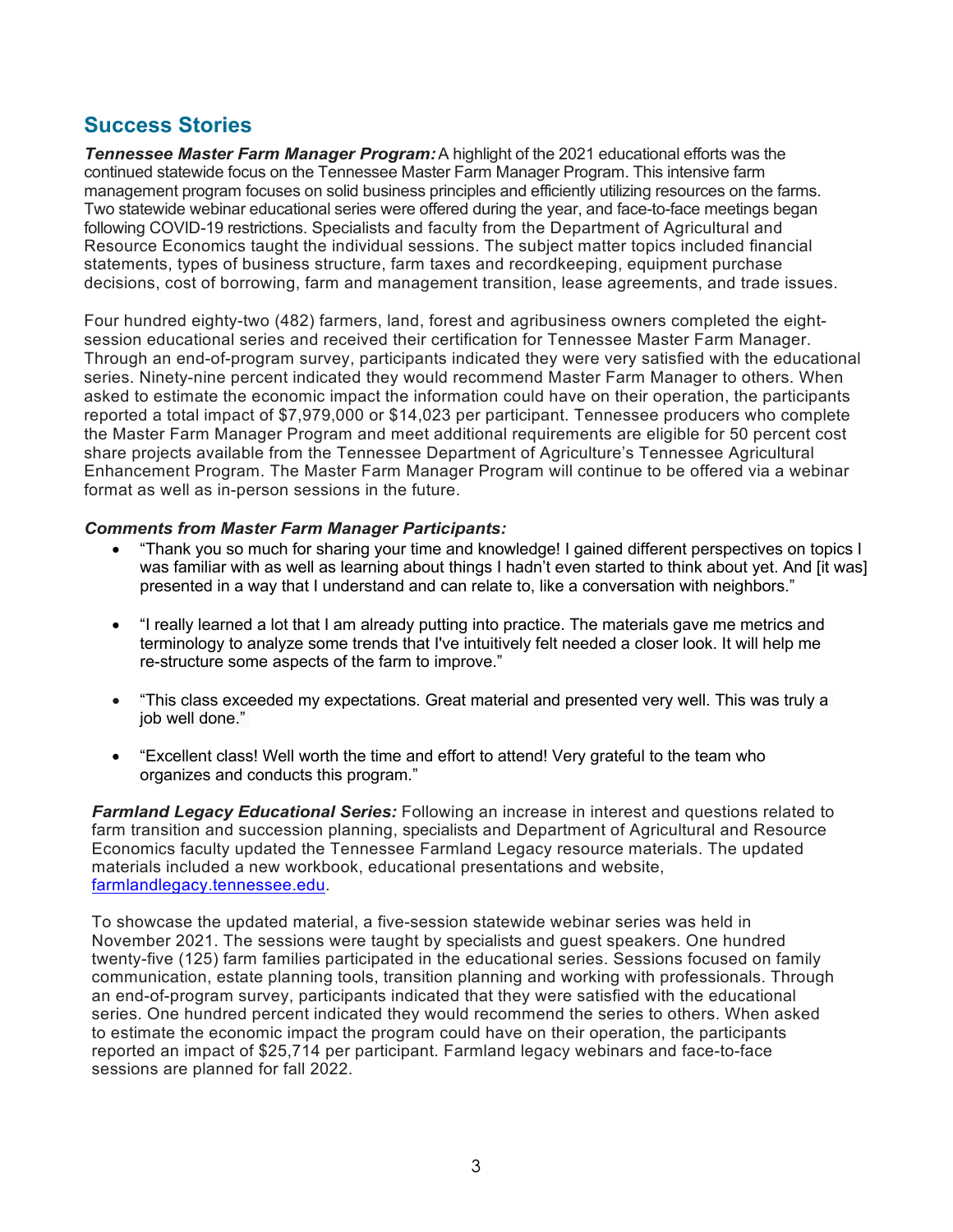#### *Comments from Farmland Legacy Participants:*

- "I believe that the importance of having a plan was hit from every possible angle! Another great fact-based reality check and assessment for all agricultural endeavors."
- "Very informative. Presenters were knowledgeable and personable. The information in the series is helpful for any industry, any company. Excellent series of webinars, very timely and focused."

*IncomeTaxSeminars:*Specialists assist with teaching and facilitating income tax seminars across the state. Eight two-day sessions and one webinar were held during 2021. Seven hundred eighteen (718) accountants and tax preparers earned over 11,488 continuing professional education credits by attending these educational training sessions. The seminars provide an excellent opportunity for participants to maintain their knowledge and skills for their profession.

*Cooperative Beef Cattle Marketing:* Specialists assisted beef producers in a multi-county cooperative marketing effort to group and market feeder cattle in truckload lots. A total of 3,362 head of cattle were sold by 192 producers in four sales during 2021. Prices received by producers were \$11.90/cwt. higher than state-reported weekly average market prices. This cooperative marketing effort resulted in an increase in feeder calf value (compared to the Tennessee average) of \$275,636 for those producers or \$81.99 per head marketed.

#### **Other Impacts**

Specialists worked with a beef farm family with plans to expand their locally raised freezer beef business. Assistance with writing a business plan and feasibility study helped the family secure a \$78,000 valueadded producer grant which will assist in funding improvements to processing, marketing and transportation for their business.

One specialist worked with a local county Extension agent to assist three producers with applications for the Tennessee Department of Agriculture's Coronavirus Agricultural and Forestry Business Fund. Those producers received grants totaling \$90,000 to offset disruptions to their business from issues related to COVID-19.

A number of producers reported increased revenue from crop sales due to assistance with risk management including storage options, forward contracting, basis contracting and other marketing methods.

Specialists assisted producers in establishing computerized financial and production recordkeeping systems and evaluating enterprise budgets to aid in making improved farm management decisions.

Specialists assist county Extension agents with corn and soybean test plots, 4-H beef and dairy shows, facilitating meetings and conferences, and promoting Extension educational programs throughout the state.

#### **Summary**

This annual report provides evidence of the MANAGE educational program's relevance and importance.With the production and financial risks Tennessee farmers face each year, it is imperative to provide these farm families with the ability to make better-informed financial decisions. Area Specialists–Farm Management continue to work in partnership with Extension agents on the county level and state specialists in the Department of Agricultural and Resource Economics to assist farm families in reaching their financial goals.